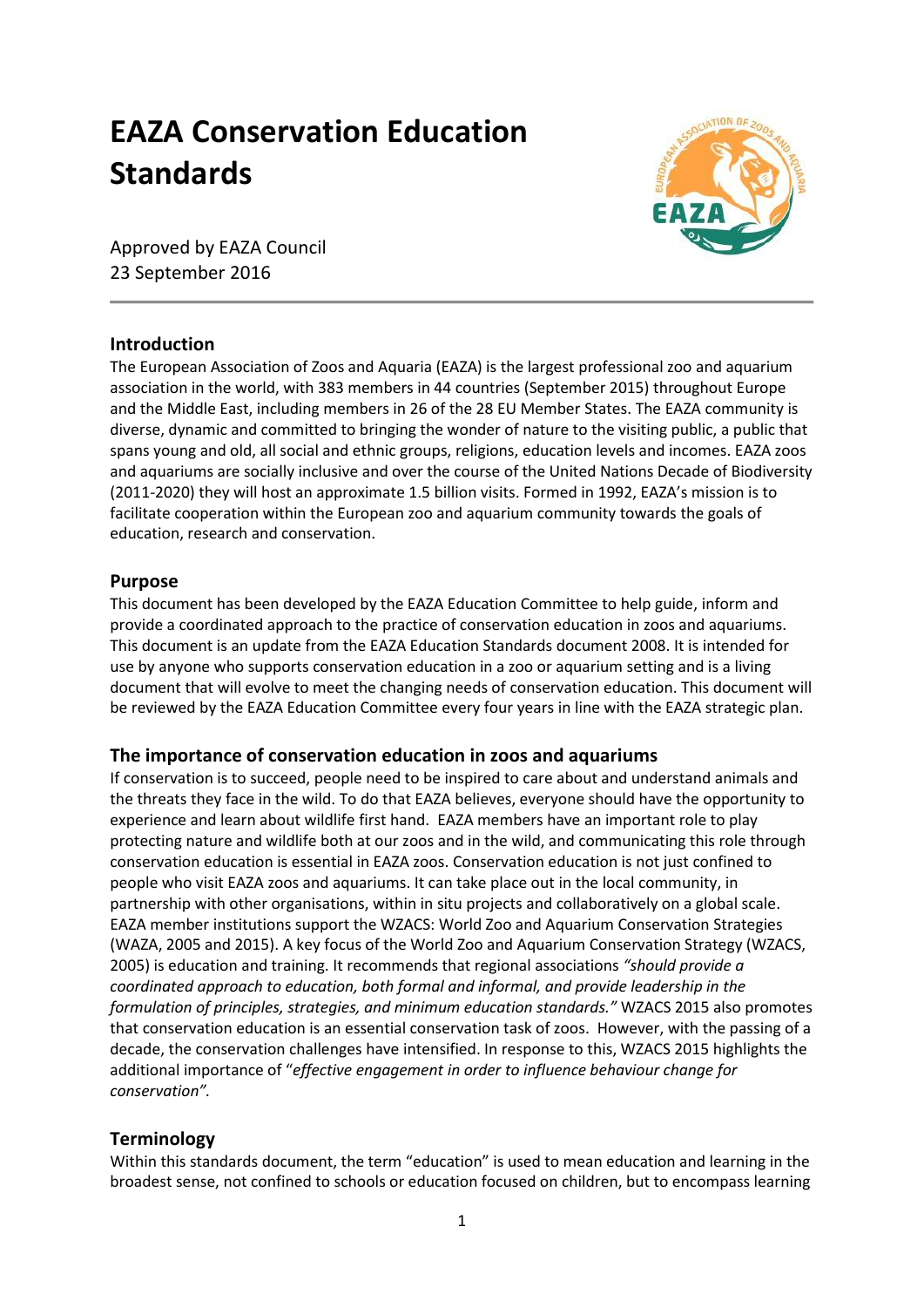opportunities, experiences and activities for all ages and needs. The term 'conservation education' has been used to reflect that biodiversity conservation must be at the core of a programme of educational activities within an EAZA zoo or aquarium. However, EAZA acknowledges that conservation education in its broader sense can include those programmes of activities that make an indirect contribution to biodiversity conservation – such as education for sustainable development, biological, science or environmental education and practical skills based programmes.

EAZA's membership is made up of lots of different physical sites of living collections. These include zoos, aquariums, safari parks, bird parks and wildlife centres. Within this standards document, the term "zoo" is used henceforth to mean any EAZA member institution.

### **Conservation Education Mission**

EAZA's mission statement on conservation education is as follows:

*To mitigate the extinction of biodiversity through quality conservation education that raises awareness, connects people to nature and encourages sustainable behaviours in the millions of people that engage with EAZA zoos and aquariums annually*.

#### **Conservation Education Standards**

There is no single way to fulfil either EAZA's or an individual zoo's conservation education mission. Conservation education includes a broad range of purposes, methods of delivery, unique resources and messages. EAZA also acknowledges the diversity of zoos within its membership, and recognises that the scale of conservation education in each EAZA zoo should be proportional to the size of its operations and in line with individual country's cultural expectations around conservation education in zoos. A summary of the Standards is listed below, followed by each of the Standards with further explanation to help guide Members.

- 1. The conservation education role of the zoo must be reflected in its written mission statement.
- 2. The zoo must have a written conservation education plan. This plan must outline the zoo's conservation education activities, how they apply to different types of audiences and the strategic thinking behind the plan's design.
- 3. The zoo's conservation education plan must make specific reference to how the zoo has integrated their mission and vision, as well as applicable national, regional and international policies into its conservation education programmes.
- 4. The zoo must have at least one member of staff with the necessary experience and qualifications that are responsible for leading and implementing the zoo's conservation education plan.
- 5. The zoo must provide opportunities to learn about conservation within and outside the zoo site and online.
- 6. Conservation education in zoos should aim to raise awareness of biodiversity loss, connect people to nature and encourage sustainable behaviours
- 7. Conservation education in zoos should aspire to make conservation issues relevant to visitors' own lives and experiences in order to inspire people to take action locally that can make a difference globally.
- 8. The zoo must have appropriate facilities to deliver its conservation educational programmes.
- 9. Conservation education must be an integral part of exhibit design.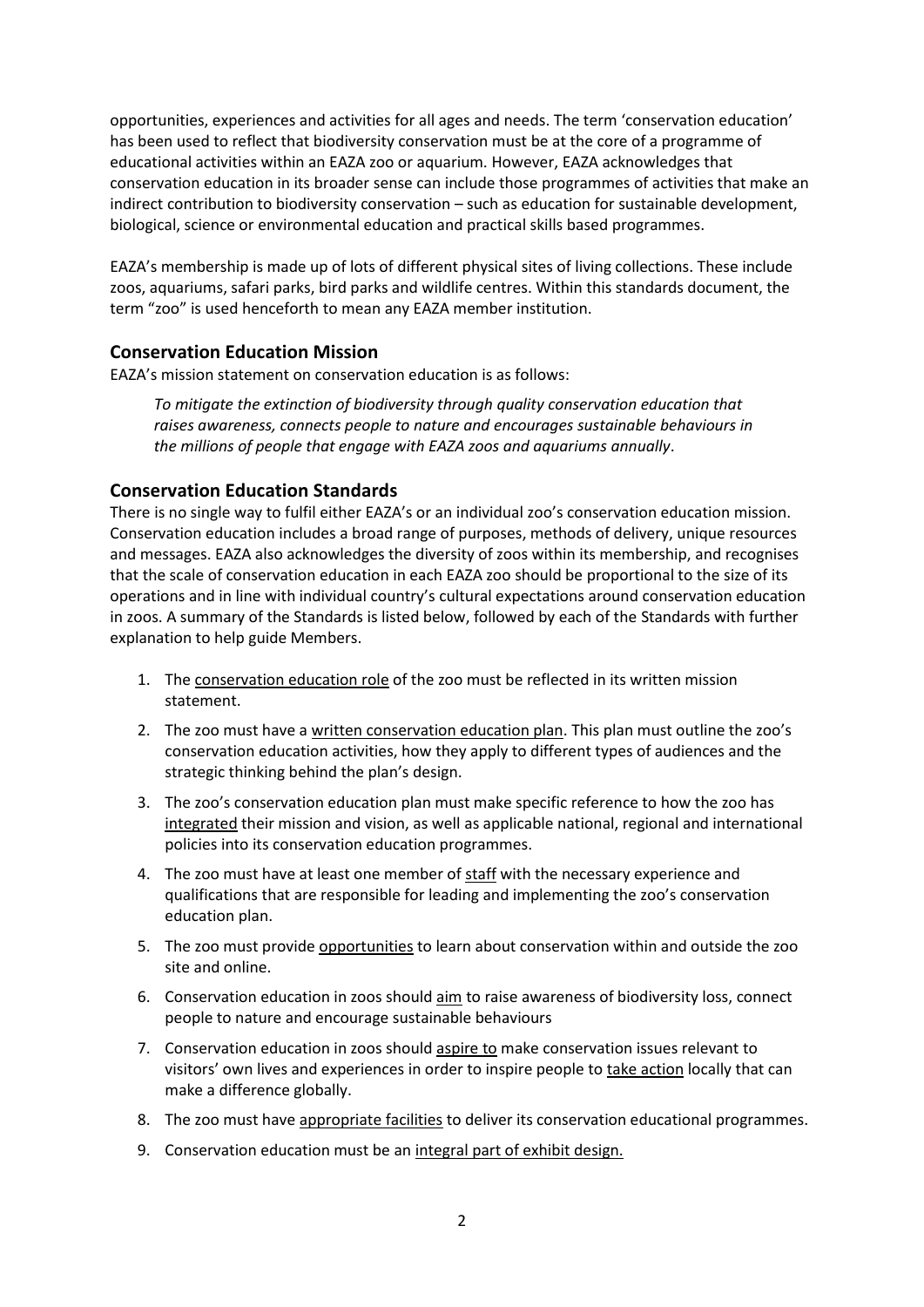- 10. In the conservation education plan, there must be specific reference to applying measurable learning outcomes to all aspects of a zoo's conservation education programmes.
- 11. The zoo should be able to demonstrate a range of delivery approaches in their conservation education programmes to cater for different zoo audiences and needs.
- 12. The zoo's conservation education messages must be based on scientific facts. Where cultural, religious or alternative ideas are represented they must be clearly indicated as such.
- 13. The zoo must present accurate and relevant information about the species exhibited.
- 14. The zoo should educate their audiences about their own conservation work by demonstrating how their zoo makes direct and indirect contributions to conservation.
- 15. Zoos should support staff involved in conservation education in zoos to be actively involved in local, national, regional and international conservation education networks and meetings.
- 16. Zoos should support staff involved in conservation education in zoos with the appropriate continuous professional development and training to be able to meet the aims of the zoo's conservation education plan.
- 17. The zoo must have a range of evidence to demonstrate how it is carrying out its conservation education plan.
- 18. The zoo must evaluate its conservation education programmes using appropriate methods.
- 19. The zoo should aspire to conduct a range of evidence based research to demonstrate the effects of conservation education in zoos has on people's knowledge, attitude and behaviour towards the natural world.
- 20. The zoo should aspire to engage in partnerships with external organisations and academic institutions to conduct social research and evaluation projects.

# **Organisation**

1. The conservation education role of the zoo must be reflected in its written mission statement.

*Explanation – EAZA understands that the words and phrases used to reflect the conservation education role in the mission statement will vary between zoos. However, zoos should be able to provide an explanation of how the conservation education role is contained within and implemented through the zoo's mission.*

2. The zoo must have a written conservation education plan. This plan must outline the zoo's conservation education activities, how they apply to different types of audiences and the strategic thinking behind the plan's design.

*Explanation: EAZA understands that the conservation education plan will have different formats (e.g within a strategy, policy, plan document) depending on the individual zoo. We have used the word 'plan' meaning any strategic document that contains plans for the zoo's conservation education activities. However formatted; the plan must clearly demonstrate the zoo's key strategic areas for conservation education, an outline and justification of planned activities and programmes, and an evaluation framework for these programmes.* 

3. The zoo's conservation education plan must make specific reference to how the zoo has integrated their mission and vision, as well as applicable national, regional and international policies into its conservation education programmes.

*Explanation: Depending on the context of the zoo, there is varying internal and external factors ( e.g. national curricula, local authority policies and government legislation) that need to be reflected in the*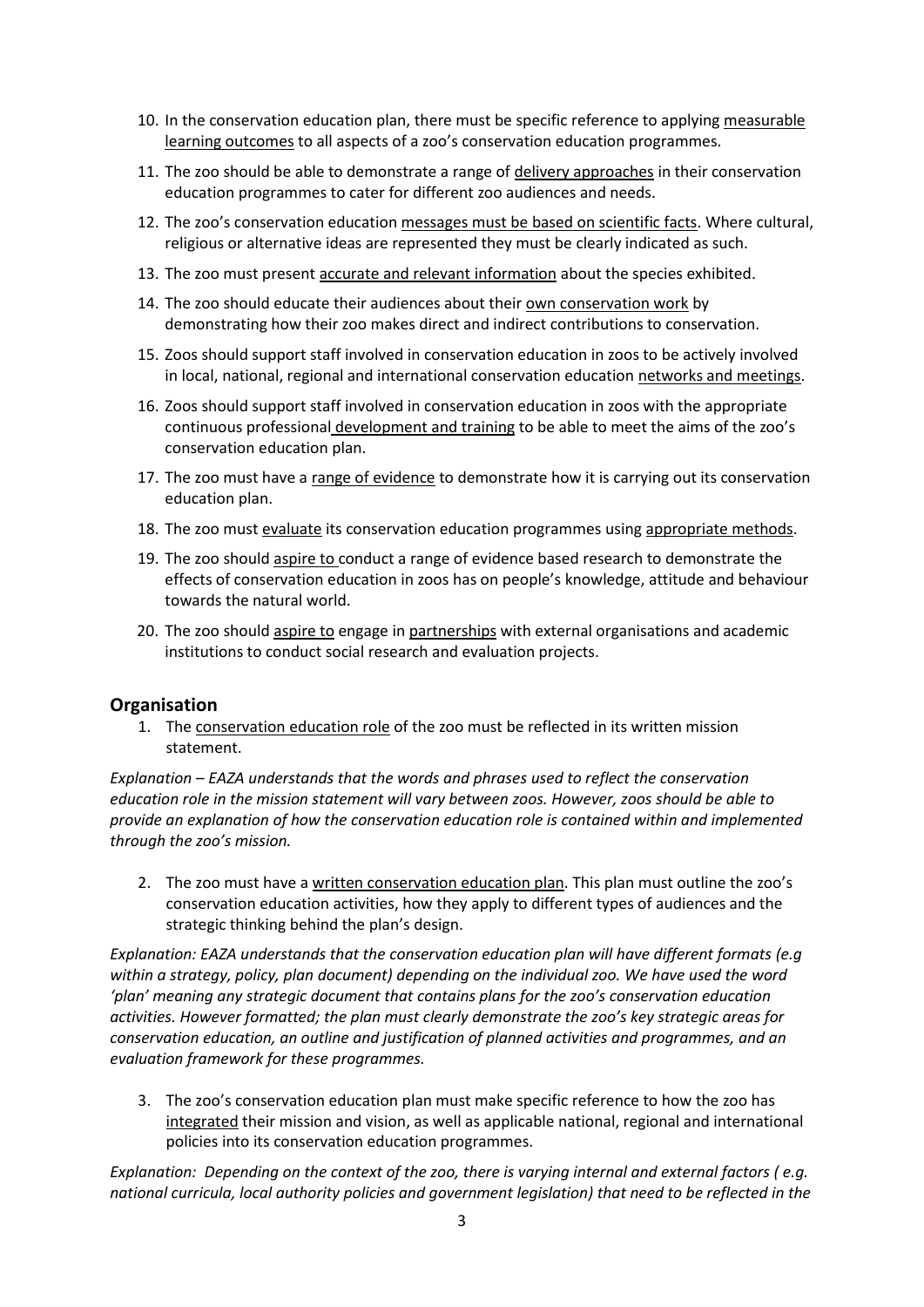*zoo's conservation education plan. These are important factors that will shape how the plan is put together and carried out.* 

4. The zoo must have at least one member of staff with the necessary experience and qualifications that are responsible for leading and implementing the zoo's conservation education plan.

*Explanation: The number of staff undertaking conservation education should be commensurate with the zoo's size and budget. EAZA acknowledges qualifications and experience appropriate to undertake conservation education in zoos will vary between countries and between individual zoos. However, the zoo should be able to provide evidence and justify the range of qualifications and experiences of their conservation education staff.* 

5. The zoo must provide opportunities to learn about conservation within and outside the zoo site and online.

*Explanation: By maximising the opportunities to learn, zoos can inspire and engage a wide range of audiences through conservation education. These opportunities could take place at their zoo sites, through outreach and community engagement or through their website and social media platforms*

6. Conservation education in zoos should aim to raise awareness of biodiversity loss, connect people to nature and encourage sustainable behaviours

*Explanation: By having a clear purpose for conservation education, zoos can contribute to achieving global biodiversity goals such as the Aichi targets. Aichi Target 1 states that: 'By 2020, at the latest, people are aware of the values of biodiversity and the steps they can take to conserve and use it sustainably'. This is a serious and ambitious target but EAZA believes that zoos can play a key role in helping the EU and national governments reach this goal. Aichi Target 1 represents both an opportunity and an important responsibility for each and every EAZA zoo.*

7. Conservation education in zoos should aspire to make conservation issues relevant to visitors' own lives and experiences in order to inspire people to take action locally that can make a difference globally.

*Explanation: People can take conservation action in many different ways, from donating money, volunteering time to making changes to their everyday lives (e.g. reduce, reuse, and recycle). Zoos and their conservation education programmes can provide the inspiration and support people need to start taking some of these actions.* 

# **Facilities and Infrastructure**

8. The zoo must have appropriate facilities to deliver its conservation educational programmes.

*Explanation: Facilities in zoos that can be used for conservation education can take many different forms. Examples include outdoor learning spaces, classrooms, labs, teaching spaces and technological support. These facilities will vary depending on the individual zoo. These need to be in good working order, comply with relevant health and safety legislation and be fit for purpose for the conservation education programmes they host.* 

9. Conservation education must be an integral part of exhibit design.

*Explanation: It is good practice for zoo educators to be involved in collection planning, exhibit design and interpretation planning process. This allows the conservation education staff to provide their educational expertise in the creation of various aspects of the visitor experience within the zoo and its exhibits.*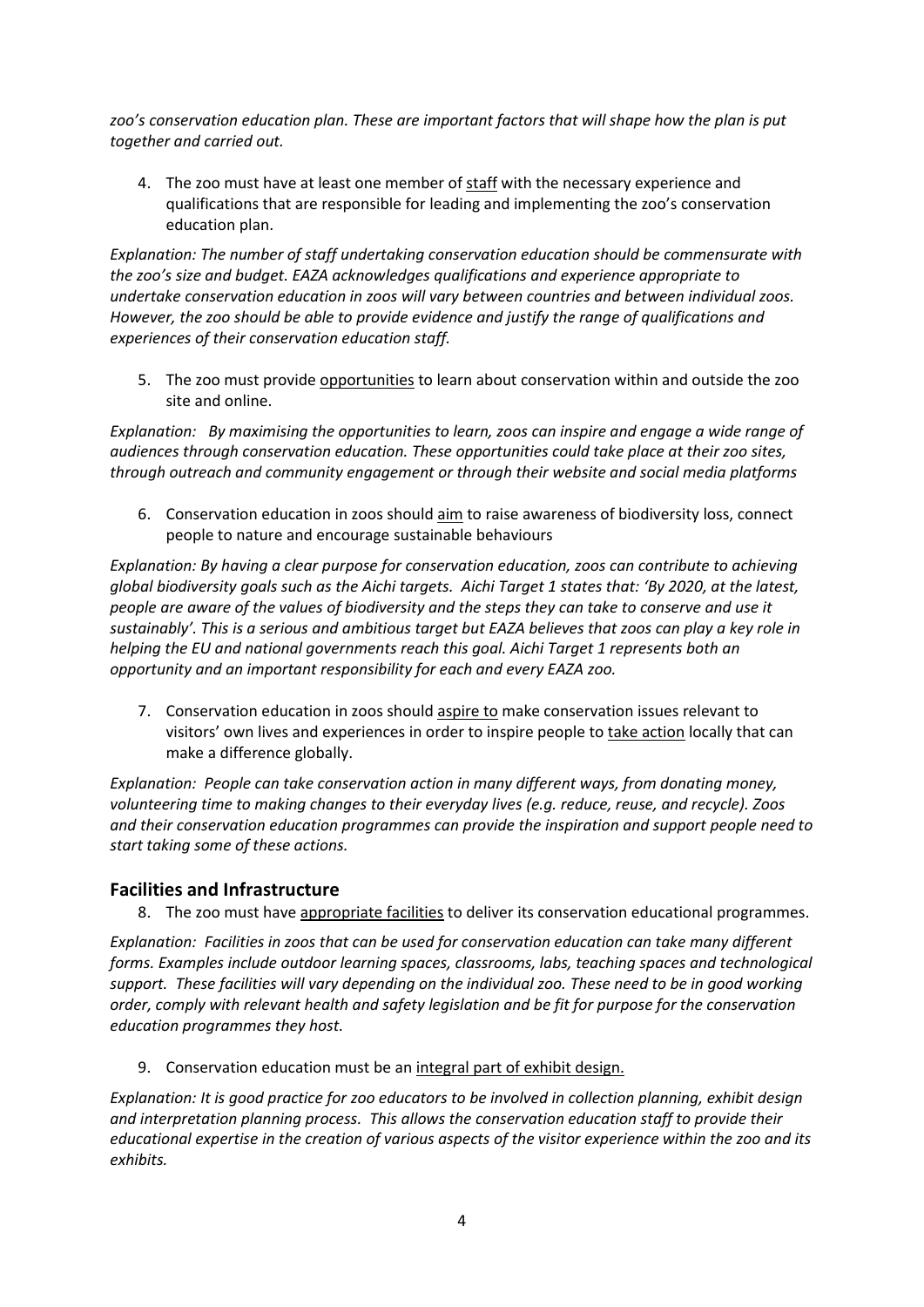## **Programming and Content**

10. In the conservation education plan, there must be specific reference to applying measurable learning outcomes to all aspects of a zoo's conservation education programmes.

*Explanation: Learning outcomes are defined as anticipated or achieved results of programmes or the accomplishment of zoos objectives This can be demonstrated by a wide range of indicators (such as changes in knowledge and understanding, skills, attitudes and values, enjoyment, inspiration and creativity; activity, behaviour and progression). These outcomes should be be SMART (Specific, Measurable, Attainable, Relevant and Time-bound).*

11. The zoo should be able to demonstrate a range of delivery approaches in their conservation education programmes to cater for different zoo audiences and needs.

#### *Explanation:*

*Methods for the delivery of conservation education can come in many different forms. For example: species identification labels, interpretation panels, animal exhibits, formal sessions for school groups, permanent or temporary exhibitions, audio/visual presentations, interactive displays, information technology, zoo guidebooks and publications and zoo staff (e.g. educators, animal staff, volunteers).*

*Audiences: EAZA zoos have a wide range of different groups of people that make up our audience. Groups from a wide range of social, cultural, ethnic and economic backgrounds visit zoos. Each zoo should therefore have a thorough understanding of the range of visitor audiences and the needs of different groups in order to be able to design, deliver and evaluate their conservation education programmes.* 

*Resources: Each EAZA zoo has their own unique set of resources that can be used to maximise the positive effect of their conservation education programmes. For example, the very 'living' nature of a zoo's animal collections is its most engaging attribute. They provide memorable experiences, stimulate awe and wonder at the size, scale and sensory experience of being near live animals. Objects from the natural world such as such as feathers, bones, and animal skins enrich the content and activities of conservation education in zoos. The people working for your zoo are one of its strongest assets and provide the personal stories that bring your conservation work to life.* 

12. The zoo's conservation education messages must be based on scientific facts. Where cultural, religious or alternative ideas are represented they must be clearly indicated as such.

*Explanation: It is essential that the messages communicated by EAZA zoos are factually correct and based on scientific knowledge. This makes sure that our visitors receive clear, consistent and evidence based messages about animals, their habitats and the natural world.* 

13. The zoo must present accurate and relevant information about the species exhibited.

*Explanation: On species signage, this should include as a minimum, the species name (both scientific and common), its natural habitat and some of its biological characteristics and details of its conservation status. It is best practice to use the IUCN red list status and your country's national species status databases (e.g. Swedish Species Information Centre) as a universal conservation status. If the species is involved in an EEP or ESB then the sign should include this information and the appropriate logo.* 

14. The zoo should educate their audiences about their own conservation work by demonstrating how their zoo makes direct and indirect contributions to conservation.

*Explanation: Using the definition for EAZA conservation contribution - an EAZA contribution to conservation may be a donation of time, expertise, monies, materials and/or in-kind support from an*